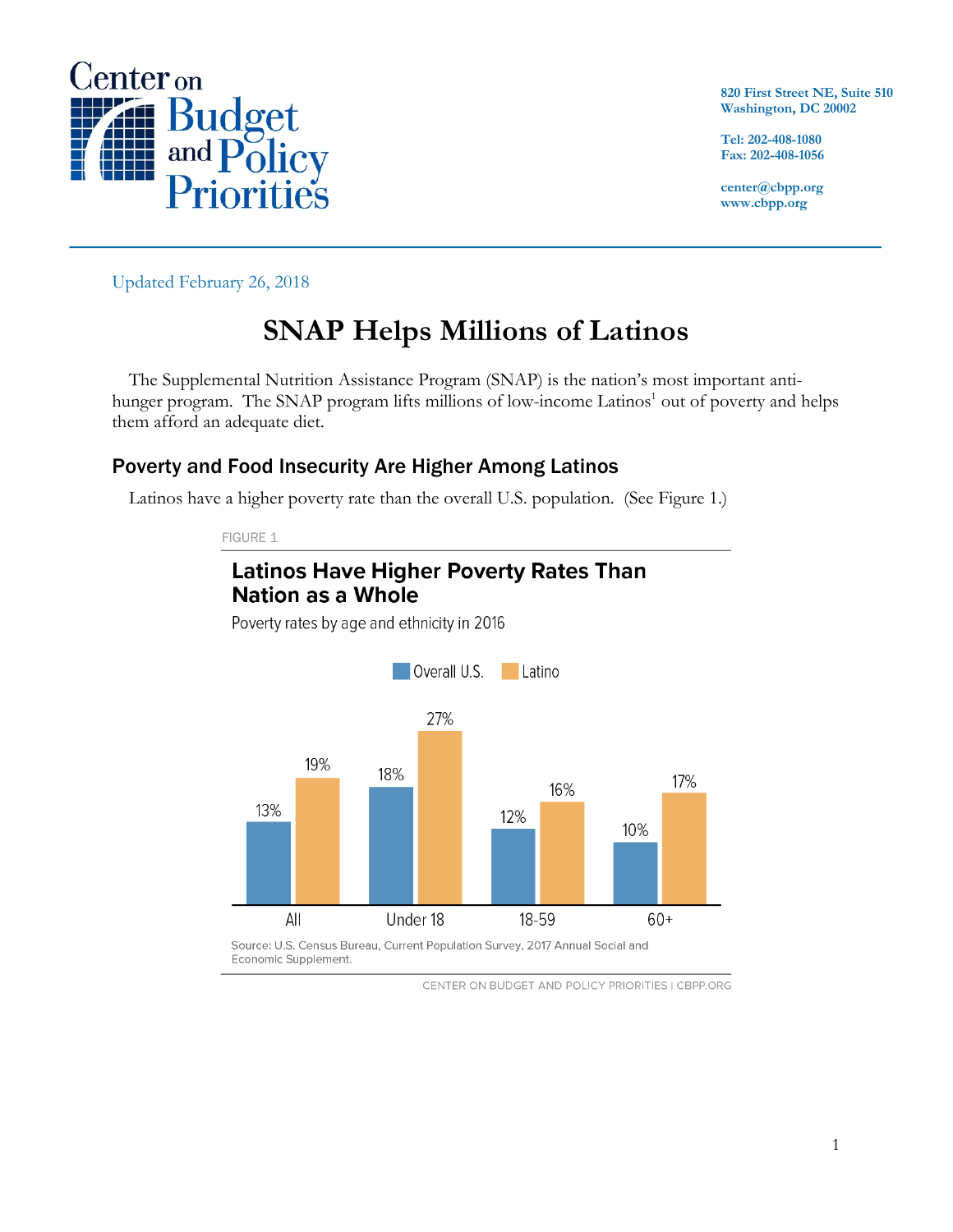The most recent Census data show that:<sup>2</sup>

- About 1 in 5 Latinos (19 percent) live below the poverty line, compared with 1 in 8 (13) percent) in the general population.
- About 1 in 4 (27 percent) Latino children live below the poverty line, compared with 1 in 6 (18 percent) among U.S. children.
- About 1 in 6 (16 percent) Latinos aged 18-59 live below the poverty line, compared with 1 in 9 (12 percent) among all such adults.
- About 1 in 6 (17 percent) Latino adults aged 60 and over lived below the poverty line, compared with 1 in 10 (10 percent) among all such older adults.

Latino households are more likely to experience food insecurity, compared with all U.S. households. (See Figure 2.) The U.S. Agriculture Department (USDA) classifies households that lack consistent access to nutritious food at some point during the year because of limited resources as "food insecure."

#### FIGURE 2

## **Latino Households Have Higher Food Insecurity Than Nation as a Whole**

Percentage of households that lacked access to adequate food at some point in the year, by ethnicity, in 2016



Source: Alisha Coleman-Jensen et al., "Household Food Security in the United States in 2016, Statistical Supplement," USDA, September 2017.

The most recent USDA report shows that:<sup>3</sup>

• About 1 in 5 (19 percent) households headed by Latinos were food insecure in 2016, compared with 1 in 8 (12 percent) for all U.S. households.

CENTER ON BUDGET AND POLICY PRIORITIES I CBPP.ORG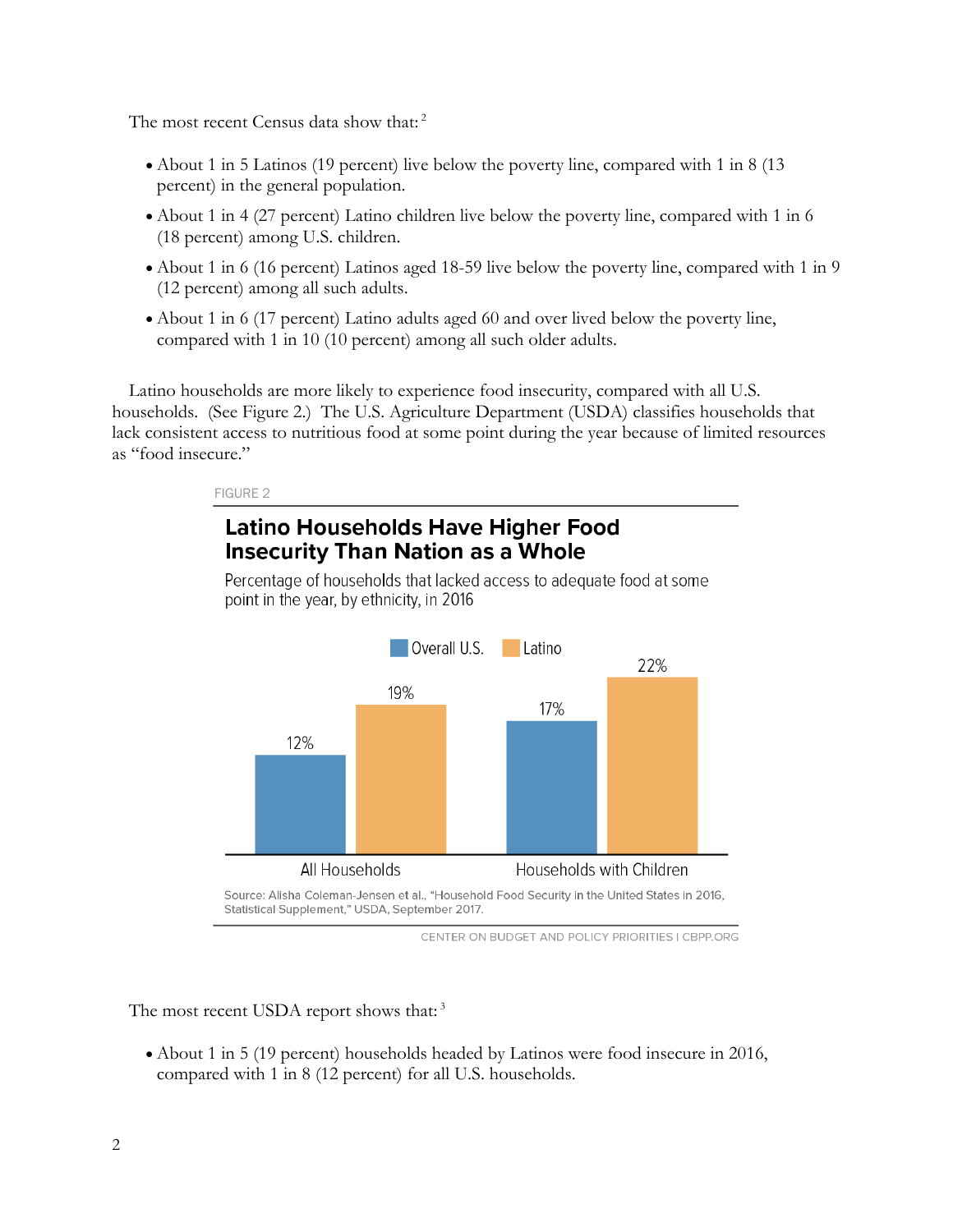• More than 1 in 5 (22 percent) households headed by Latinos with children were food insecure in 2016, compared with 1 in 6 (17 percent) for all U.S. households with children.

#### How SNAP Responds

SNAP is a powerful anti-poverty program for Latinos. In a typical month of 2016, SNAP helped about 10 million Latinos put sufficient food on the table.<sup>4</sup> Its benefits lifted about 2.5 million Latinos, including 1.2 million children, out of poverty in 2015. SNAP also kept 1.2 million Latinos out of deep poverty (above half of the poverty line) that year.<sup>5</sup> (See Figure 3.)

- Latinos represent more than one-fifth of all SNAP participants. According to the Census estimates for 2016, Latinos make up about 18 percent of the U.S. population. 6
- More than a fifth of SNAP benefits about \$16 billion in 2016 — went to Latino households. 7
- On average, Latino households that participate in SNAP receive \$290 in SNAP each month.
- A typical participating Latino family of three has an average monthly income of \$980, or 59 percent of the poverty line. When their \$400 SNAP benefit — the average for a family of three — is added to their cash income, total monthly resources rise by 29 percent, to \$1,380.

#### FIGURE 3

### **SNAP Lifted Millions of Latinos Out of Poverty and "Deep** Poverty" in 2015

By age



Note: "Deep poverty" is defined as having income below half of the poverty line. Figures use the federal government's Supplemental Poverty Measure (SPM). Unlike the Census Bureau's official poverty measure, the SPM counts the effect of non-cash government benefits and tax credits. Figures don't add up due to rounding.

Source: CBPP analysis of Census Bureau data from the March Current Population Survey; corrections for underreported benefits from U.S. Department of Health and Human Services/Urban Institute TRIM model

CENTER ON BUDGET AND POLICY PRIORITIES | CBPP.ORG

<sup>1</sup> Latinos refers to an ethnicity and may include individuals of any race.

<sup>2</sup> U.S. Census Bureau, Current Population Survey, 2017 Annual Social and Economic Supplement.

<sup>3</sup>Alisha Coleman-Jensen *et al*., "Household Food Security in the United States in 2016, Statistical Supplement," USDA, September 2017, https://www.ers.usda.gov/webdocs/publications/84973/err-237.pdf.

<sup>4</sup> The source for these data is the U.S. Agriculture Department's fiscal year 2016 SNAP Households Characteristic data. Reporting of race/ethnicity is voluntary and is missing for 15.5 percent of SNAP participants. Some 7.5 million SNAP participants self-identified or were coded by an eligibility worker as "Latino or Hispanic." They represented about 17 percent of all SNAP participants. The cases with missing race/ethnicity information are concentrated in 23 states. For example, Tennessee, Texas, and Washington each were missing the data for more than two-thirds of SNAP individuals. As a result, we relied on another data source, the March 2017 Current Population Survey, to estimate that another 2 million Latinos, 5 percent of all SNAP participants, should have been included as Latino.